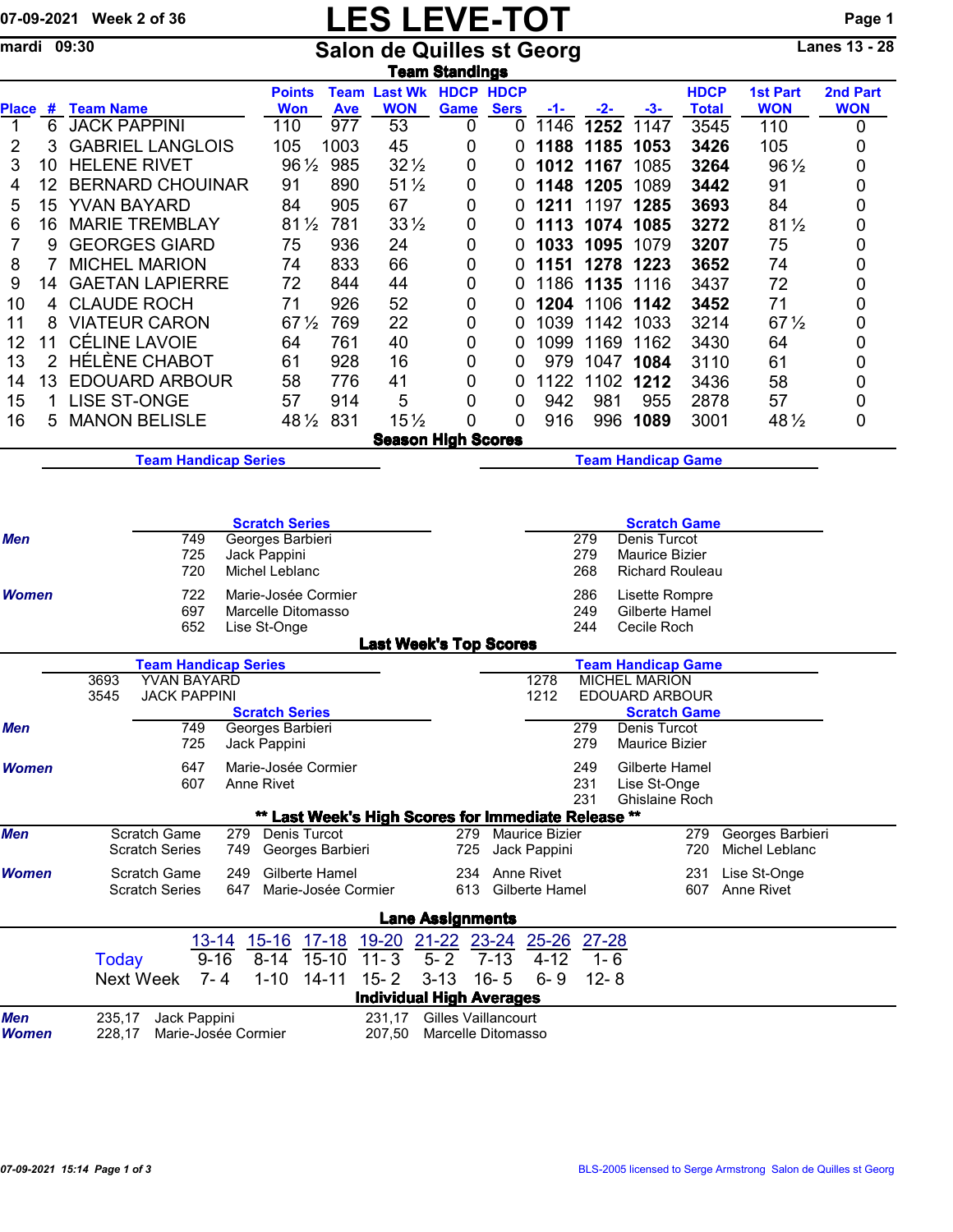## 07-09-2021 Week 2 of 36 **Details a set of 36** LES LEVE-TOT **CONTACT CONTROL** Average List of Regular Team Members

| <b>att</b> Men         |                            |                 |   |              |             |             |       |       |       |              |                        |
|------------------------|----------------------------|-----------------|---|--------------|-------------|-------------|-------|-------|-------|--------------|------------------------|
|                        |                            |                 |   |              | <b>High</b> | <b>High</b> |       |       |       |              | <b>Weekly Over Ave</b> |
|                        | <b>Name</b>                | <b>Pins Gms</b> |   | <b>Ave</b>   | <b>Game</b> | <b>Sers</b> | $-1-$ | $-2-$ | $-3-$ | <b>Total</b> | Series Ave +/-         |
|                        | Jack Pappini               | 1411            | 6 | 235          | 268         | 725         | 268   | 252   | 205   | 725          | $725 - 684 = 41$       |
|                        | <b>Gilles Vaillancourt</b> | 1387            | 6 | 231          | 258         | 696         | 224   | 214   | 258   | 696          | $696 - 690 = 6$        |
|                        | Maurice Bizier             | 1385            | 6 | 230          | 279         | 703         | 208   | 279   | 195   | 682          | $682 - 702 = -20$      |
|                        | Georges Barbieri           | 1366            | 6 | 227          | 279         | 749         | 225   | 279   | 245   | 749          | $749 - 615 = 134$      |
|                        | <b>Richard Rouleau</b>     | 1341            | 6 | 223          | 268         | 695         | 176   | 229   | 241   | 646          | $646 - 693 = -47$      |
|                        | Gaetan Desjardins          | 667             | 3 | 222          | 235         | 667         | a222  | a222  | a222  | 666          | $666 - 666 = 0$        |
|                        | <b>Andre Milette</b>       | 1331            | 6 | 221          | 258         | 674         | 200   | 222   | 235   | 657          | $657 - 672 = -15$      |
|                        | André Lallemand            | 1305            | 6 | 217          | 244         | 659         | 203   | 199   | 244   | 646          | $646 - 657 = -11$      |
|                        | Pierre Robitaille          | 1291            | 6 | 215          | 230         | 669         | 224   | 230   | 215   | 669          | $669 - 621 = 48$       |
|                        | Michel Leblanc             | 1279            | 6 | 213          | 268         | 720         | 205   | 247   | 268   | 720          | $720 - 558 = 162$      |
|                        | Georges Giard              | 1275            | 6 | 212          | 258         | 668         | 258   | 184   | 226   | 668          | $668 - 606 = 62$       |
|                        | <b>Bernard Chouinard</b>   | 1234            | 6 | 205          | 224         | 619         | 195   | 218   | 202   | 615          | $615 - 618 = -3$       |
|                        | Édouard Arbour             | 1207            | 6 | 201          | 237         | 654         | 224   | 193   | 237   | 654          | $654 - 552 = 102$      |
|                        | <b>Clement Carpentier</b>  | 1187            | 6 | 197          | 251         | 645         | 200   | 251   | 194   | 645          | $645 - 540 = 105$      |
|                        | <b>Yvan Bayard</b>         | 1182            | 6 | 197          | 225         | 646         | 205   | 216   | 225   | 646          | $646 - 534 = 112$      |
|                        | Denis Turcot               | 1175            | 6 | 195          | 279         | 642         | 211   | 279   | 152   | 642          | $642 - 531 = 111$      |
|                        | <b>Real Drolet</b>         | 1171            | 6 | 195          | 227         | 616         | 227   | 223   | 166   | 616          | $616 - 555 = 61$       |
|                        | Claude Roch                | 1170            | 6 | 195          | 219         | 613         | 199   | 219   | 195   | 613          | $613 - 555 = 58$       |
|                        | <b>Yvon Boivin</b>         | 1160            | 6 | 193          | 231         | 602         | 168   | 231   | 203   | 602          | $602 - 558 = 44$       |
|                        | Eric Latour                | 1120            | 6 | 186          | 223         | 647         | 135   | 165   | 173   | 473          | $473 - 645 = -172$     |
|                        | Viateur Caron              | 554             | 3 | 184          | 205         | 554         | a184  | a184  | a184  | 552          | $552 - 552 = 0$        |
|                        | <b>Pierre Parent</b>       | 1092            | 6 | 182          | 237         | 575         | 237   | 160   | 178   | 575          | $575 - 516 = 59$       |
|                        | <b>Richard Bonneville</b>  | 1083            | 6 | 180          | 206         | 565         | 129   | 205   | 184   | 518          | $518 - 564 = -46$      |
|                        | Alcide Vachon              | 1081            | 6 | 180          | 222         | 615         | 201   | 138   | 127   | 466          | $466 - 615 = -149$     |
|                        | Gaetan Lapierre            | 1075            | 6 | 179          | 212         | 596         | 212   | 190   | 194   | 596          | $596 - 477 = 119$      |
|                        | <b>Michel Marion</b>       | 1069            | 6 | 178          | 227         | 604         | 185   | 227   | 192   | 604          | $604 - 465 = 139$      |
|                        | Andre Lapointe             | 524             | 3 | 174          | 194         | 524         | 194   | 136   | 194   | 524          | $524 - 609 = -85$      |
|                        | Fernand Hockhoussen        | 460             | 3 | 153          | 159         | 460         | 159   | 143   | 158   | 460          | $460 - 450 = 10$       |
|                        | Gilles Bellavance          | 451             | 3 | 150          | 170         | 451         | 123   | 158   | 170   | 451          | $451 - 567 = -116$     |
|                        | <b>Francois Labine</b>     | 866             | 6 | 144          | 171         | 436         | 125   | 171   | 134   | 430          | $430 - 435 = -5$       |
|                        | Michel Lamothe             | 423             | 3 | 141          | 150         | 423         | 145   | 150   | 128   | 423          | $423 - 525 = -102$     |
|                        | Gino Ditomasso             | 357             | 3 | 119          | 146         | 357         | 101   | 110   | 146   | 357          | $357 - 573 = -216$     |
|                        | <b>Robert Filiatrault</b>  | 688             | 6 | 114          | 157         | 371         | 157   | 100   | 114   | 371          | $371 - 315 = 56$       |
|                        | Carol Guy                  | 581             | 6 | 96           | 126         | 305         | 86    | 85    | 105   | 276          | $276 - 303 = -27$      |
|                        | Gabriel Langlois           | 0               | 0 | <b>bk208</b> | 0           | 0           | a208  | a208  | a208  | 624          | $624 - 624 = 0$        |
|                        | Andre Normand              | 0               | 0 | bk150        | 0           | 0           | a150  | v150  | v150  | 450          | $450 - 450 = 0$        |
|                        | <b>Michel Boily</b>        | 0               | 0 | bk176        | 0           | 0           | a176  | a176  | a176  | 528          | $528 - 528 = 0$        |
|                        | Jean-Pierre Bergeron       | 0               | 0 | bk204        | $\mathbf 0$ | 0           | a204  | a204  | a204  | 612          | $612 - 612 = 0$        |
| ` <sup>:</sup> ∵ Women |                            |                 |   |              |             |             |       |       |       |              |                        |

|                         |                 |   |            | <b>High</b> | <b>High</b> |     |       |       |       | <b>Weekly Over Ave</b> |
|-------------------------|-----------------|---|------------|-------------|-------------|-----|-------|-------|-------|------------------------|
| <b>Name</b>             | <b>Pins Gms</b> |   | <b>Ave</b> | Game        | <b>Sers</b> | -1- | $-2-$ | $-3-$ | Total | Series Ave +/-         |
| Marie-Josée Cormier     | 1369            | 6 | 228        | 252         | 722         | 225 | 217   | 205   | 647   | $647 - 720 = -73$      |
| Marcelle Ditomasso      | 1245            | 6 | 207        | 247         | 697         | 172 | 171   | 205   | 548   | $548 - 696 = -148$     |
| Lise St-Onge            | 1219            | 6 | 203        | 235         | 652         | 170 | 231   | 166   | 567   | $567 - 651 = -84$      |
| Lisette Rompre          | 1194            | 6 | 199        | 286         | 695         | 139 | 188   | 172   | 499   | $499 - 693 = -194$     |
| Anne Rivet              | 1163            | 6 | 193        | 234         | 607         | 159 | 234   | 214   | 607   | $607 - 555 = 52$       |
| Micheline Huppé         | 579             | 3 | 193        | 222         | 579         | 184 | 222   | 173   | 579   | $579 - 558 = 21$       |
| Ghislaine Roch          | 1130            | 6 | 188        | 231         | 594         | 231 | 149   | 214   | 594   | $594 - 534 = 60$       |
| Gilberte Hamel          | 1113            | 6 | 185        | 249         | 613         | 184 | 180   | 249   | 613   | $613 - 498 = 115$      |
| <b>Francine Lacasse</b> | 1112            | 6 | 185        | 237         | 585         | 209 | 172   | 146   | 527   | $527 - 585 = -58$      |
| Cecile Roch             | 1107            | 6 | 184        | 244         | 644         | 127 | 182   | 154   | 463   | $463 - 642 = -179$     |
| <b>Helene Rivet</b>     | 1098            | 6 | 183        | 226         | 576         | 147 | 149   | 226   | 522   | $522 - 576 = -54$      |
| Gisele Chabot           | 1084            | 6 | 180        | 235         | 584         | 165 | 182   | 153   | 500   | $500 - 582 = -82$      |
| Marjolaine Leblanc      | 532             | 3 | 177        | 185         | 532         | 185 | 171   | 176   | 532   | $532 - 450 = 82$       |
| Helene Chabot           | 1063            | 6 | 177        | 236         | 573         | 147 | 167   | 176   | 490   | $490 - 573 = -83$      |
| Louise Lafontaine       | 1061            | 6 | 176        | 218         | 565         | 153 | 218   | 194   | 565   | $565 - 495 = 70$       |
| Monique Bizier          | 1034            | 6 | 172        | 204         | 540         | 175 | 170   | 149   | 494   | $494 - 540 = -46$      |
| Gisele Menard           | 1021            | 6 | 170        | 201         | 511         | 159 | 164   | 187   | 510   | $510 - 510 = 0$        |
| Pierrette Rouleau       | 1010            | 6 | 168        | 192         | 566         | 182 | 192   | 192   | 566   | $566 - 444 = 122$      |
| Jocelyne Salottolo      | 997             | 6 | 166        | 220         | 560         | 126 | 149   | 162   | 437   | $437 - 558 = -121$     |
| Lise Robitaille         | 995             | 6 | 165        | 210         | 520         | 181 | 210   | 129   | 520   | $520 - 474 = 46$       |
| <b>Therese Turcot</b>   | 988             | 6 | 164        | 182         | 505         | 158 | 160   | 165   | 483   | $483 - 504 = -21$      |
| Denise Deschenes        | 987             | 6 | 164        | 201         | 524         | 174 | 149   | 140   | 463   | $463 - 522 = -59$      |
| Pierrette Chouinard     | 962             | 6 | 160        | 191         | 533         | 98  | 179   | 152   | 429   | $429 - 531 = -102$     |